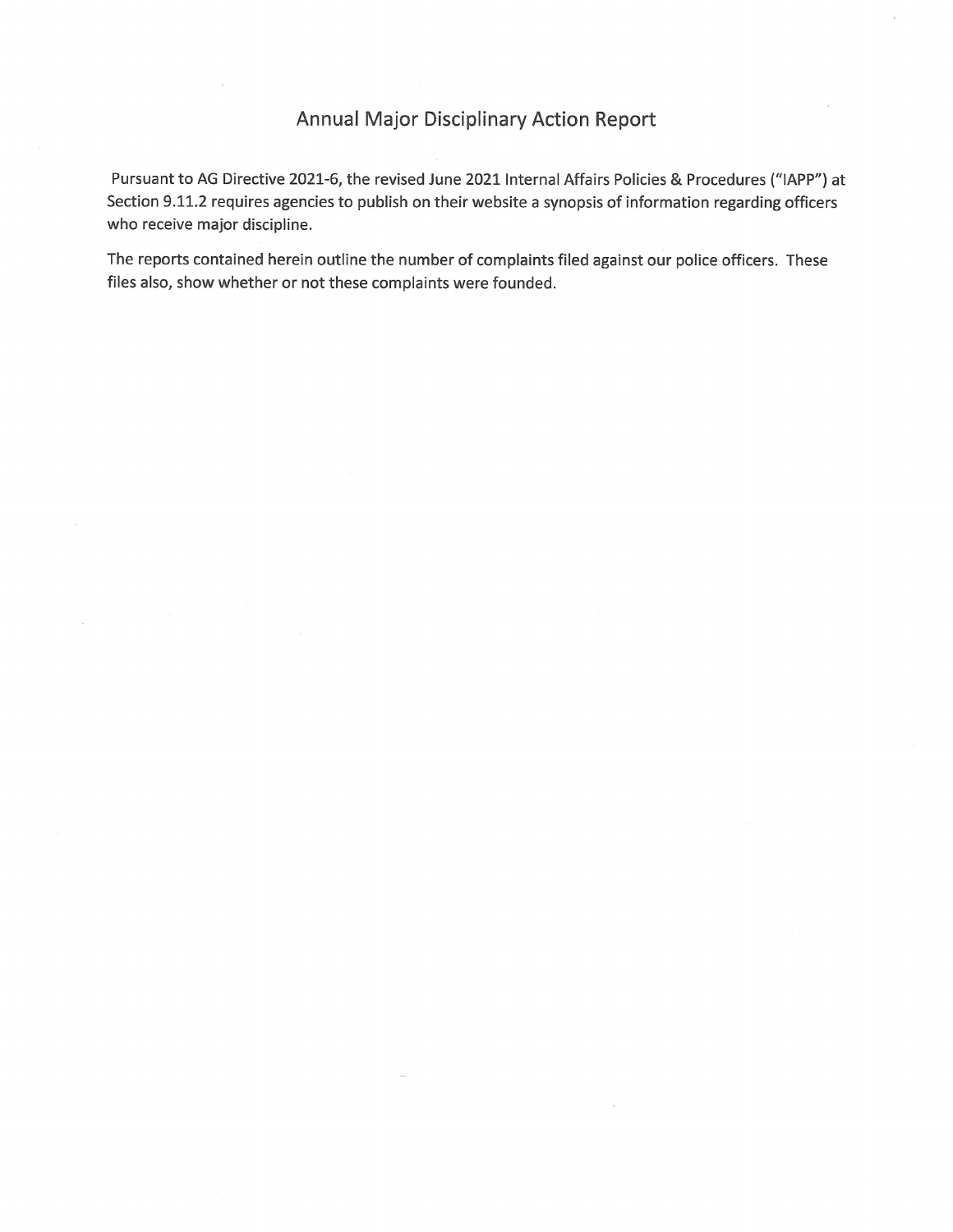#### **PROFESSIONAL STANDARDS SUMMARY REPORT FORMS**

## Agency: **ESSEX COUNTY COLLEGE POLICE DEPARTMENT** County: **ESSEX Reporting Year: 2020**

| Type of Complaint               | Anonymous<br>Complaints | Citizen<br>Complaints | Agency<br>Complaints | <b>Total Complaints</b> |
|---------------------------------|-------------------------|-----------------------|----------------------|-------------------------|
| <b>Excessive Force</b>          | $\mathbf 0$             | $\boldsymbol{0}$      | $\boldsymbol{0}$     | $\boldsymbol{0}$        |
| Improper Arrest                 | $\mathbf 0$             | $\boldsymbol{0}$      | $\boldsymbol{0}$     | $\boldsymbol{0}$        |
| Improper Entry                  | $\mathbf 0$             | $\overline{0}$        | $\overline{0}$       | $\boldsymbol{0}$        |
| Improper Search                 | $\mathbf 0$             | $\mathbf 0$           | $\boldsymbol{0}$     | $\boldsymbol{0}$        |
| <b>Other Criminal Violation</b> | $\Omega$                | $\overline{0}$        | $\mathbf 0$          | $\mathbf 0$             |
| Differential Treatment          | $\overline{0}$          | $\boldsymbol{0}$      | $\boldsymbol{0}$     | $\boldsymbol{0}$        |
| Demeanor                        | $\mathbf 0$             | $\boldsymbol{0}$      | $\boldsymbol{0}$     | $\boldsymbol{0}$        |
| Domestic Violence               | $\Omega$                | $\overline{0}$        | $\overline{0}$       | 0                       |
| <b>Other Rule Violation</b>     | $\overline{0}$          | $\overline{0}$        | $\mathbf 0$          | $\mathbf 0$             |
| <b>TOTAL</b>                    | $\mathbf 0$             | $\boldsymbol{0}$      | $\mathbf 0$          | $\mathbf 0$             |
|                                 |                         |                       |                      |                         |

### **TABLE 1 -- COMPLAINTS FILED**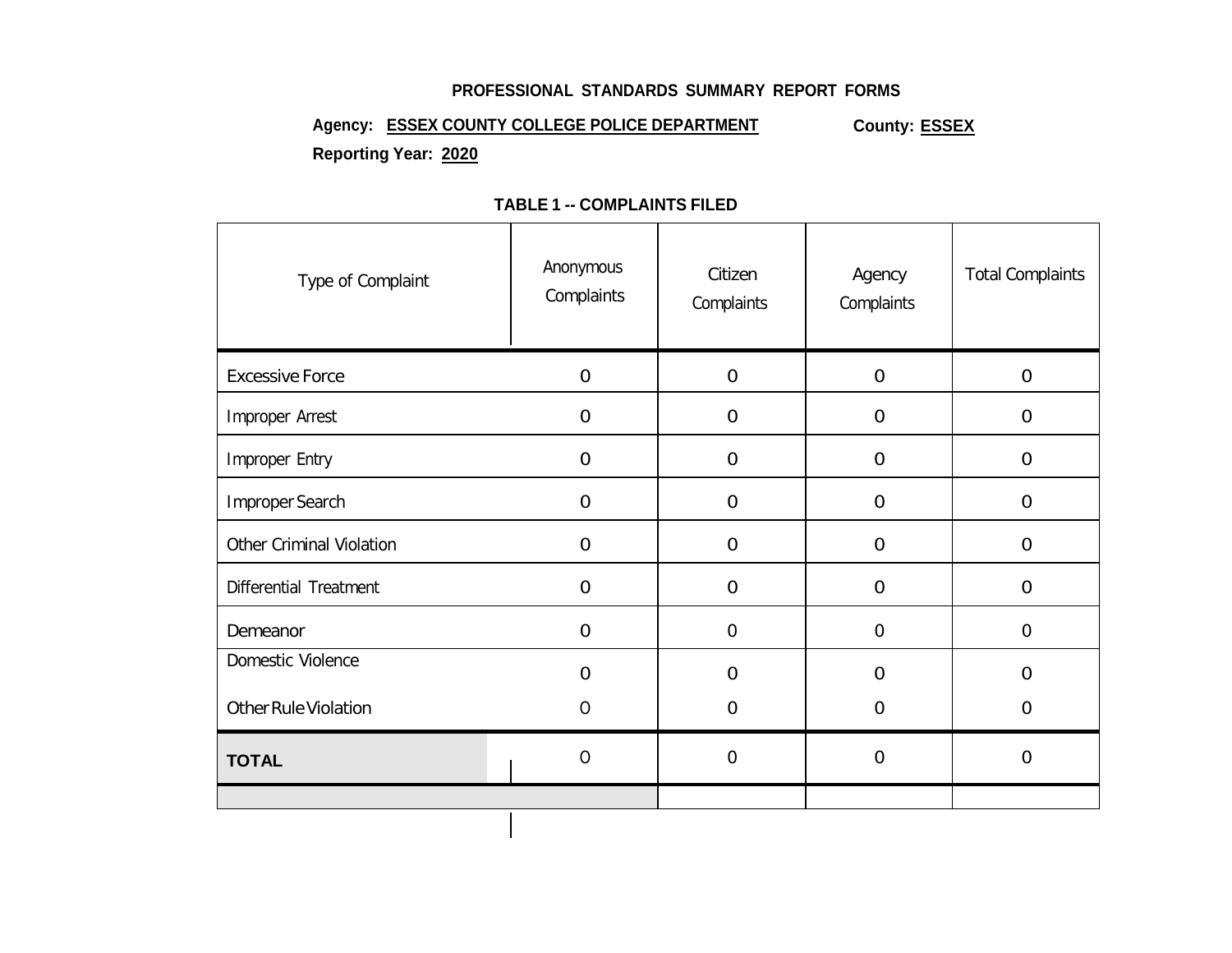#### **PROFESSIONAL STANDARDS SUMMARY REPORT FORMS**

# Agency: **ESSEX COUNTY COLLEGE POLICE DEPARTMENT** County: **ESSEX**

**Reporting Year: 2020**

#### **TABLE 2 -- AGENCY DISPOSITIONS**

|                                 | Sustained      | Exonerated     | Not Sustained  | Unfounded      | Administratively | Total          |
|---------------------------------|----------------|----------------|----------------|----------------|------------------|----------------|
| <b>Excessive Force</b>          | $\overline{0}$ | $\overline{0}$ | $\overline{0}$ | $\overline{0}$ | $\overline{0}$   | $\mathbf 0$    |
| Improper Arrest                 | $\overline{0}$ | $\overline{0}$ | $\overline{0}$ | $\overline{0}$ | $\mathbf{0}$     | $\mathbf 0$    |
| Improper Entry                  | $\mathbf 0$    | $\mathbf 0$    | $\overline{0}$ | $\overline{0}$ | $\mathbf 0$      | $\mathbf 0$    |
| Improper Search                 | $\mathbf 0$    | $\mathbf 0$    | $\mathbf 0$    | $\overline{0}$ | 0                | $\mathbf 0$    |
| <b>Other Criminal Violation</b> | $\mathbf 0$    | $\overline{0}$ | $\overline{0}$ | $\overline{0}$ | 0                | $\overline{0}$ |
| Differential Treatment          | $\mathbf 0$    | $\mathbf 0$    | $\mathbf 0$    | $\overline{0}$ | $\mathbf{0}$     | $\mathbf 0$    |
| Demeanor                        | $\mathbf{0}$   | $\mathbf 0$    | $\mathsf{O}$   | $\mathbf 0$    | 0                | $\mathbf 0$    |
| Domestic Violence               | $\mathbf 0$    | $\mathbf 0$    | $\Omega$       | $\Omega$       | 0                | $\Omega$       |
| <b>Other Rule Violation</b>     | $\overline{2}$ | $\mathbf 0$    | $\overline{0}$ | $\overline{0}$ | 0                | $\overline{2}$ |
| <b>TOTAL</b>                    | $\overline{0}$ | 0              | $\Omega$       | $\Omega$       | 0                | $\overline{0}$ |